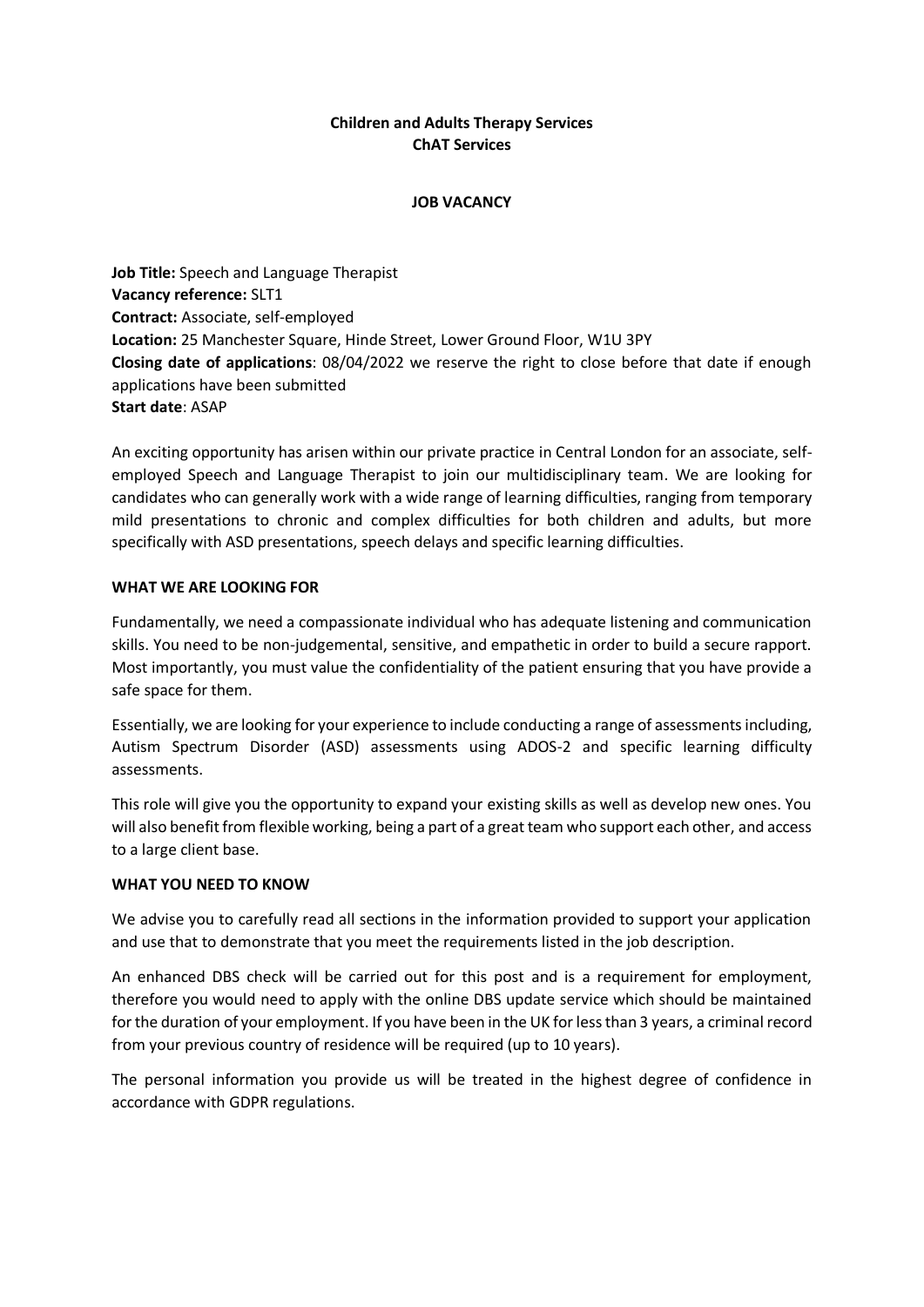### **JOB DESCRIPTION AND PERSON SPECIFICATION**

# **ABOUT CHILDREN & ADULTS THERAPY SERVICES – ChAT SERVICES**

### **Our values**

Essentially, at ChAT Services we are dedicated to assisting individuals in achieving their optimal mental wellbeing. Thus, all our practitioners demonstrate the following philosophies

- Positivity
- Motivation
- Optimising Achievability
- Duty of care
- Patient need and care as a priority

# **Our Client Promise**

Our promise stems from Carl Jung's attitude. Accordingly, we promise to provide all clients with a safe space where they feel comfortable to discuss their issues. Most importantly, we promise to not judge and to meet all predicaments with genuine compassion and understanding in attempt to provide each client with support along their individual recovery journey.

# **Our Principles**

# **C** -Communication

Communication is one of the most effective ways an individual can express themselves and get to know someone. Genuine communication has been consistently found to have a linear relationship with increasing successful patient outcome. Thus, we consider communication as essential for building and sustaining a good rapport between clients and patients but also between staff members.

# **H** -Help

At the heart of our philosophy lays our devotion to helping the patient. It is important that our team actually help their patients and see progress in their wellbeing over time. For this reason, we ask all our employees to know and understand what help the patient wants and to create a formulation in accordance with their needs.

# **A** -Attitude

One of the central qualities we take pride in is our team's attitudes. All of our members hold a positive attitude towards their clients' presentations. It is crucial that regardless of how large they feel that the problems they are facing are, they are met with understanding, empathy, optimism, and containment.

# **T** -Trust

The foundations of any relationship are built upon trust. In this case, it is vital that the client is aware that what is said in their session is confidential and will not be judged (within the limits of safeguarding)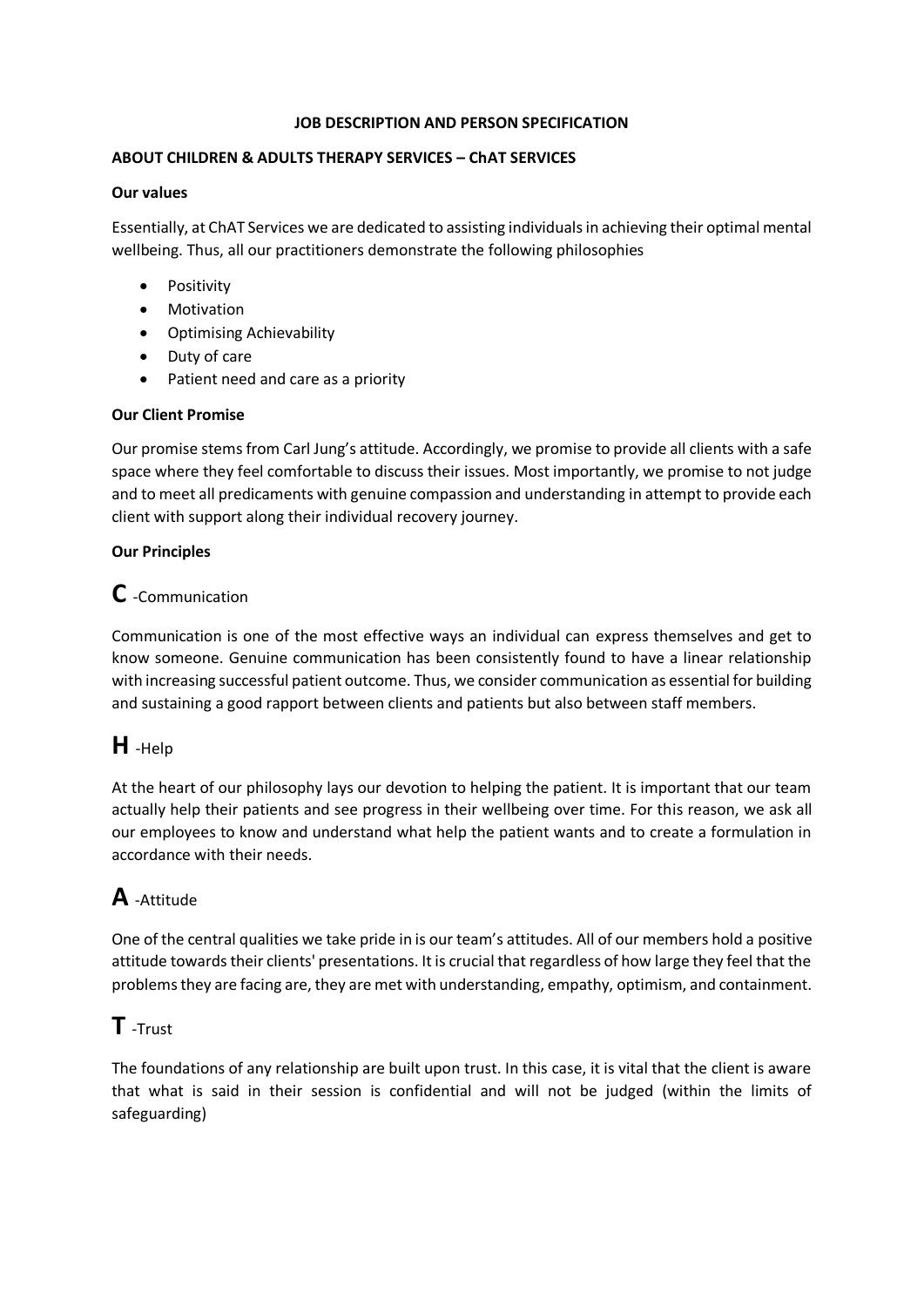### **Key relationships**

**Responds to:** The ChAT Services' Director who acts as the main line manager for this role.

**Liaises with:** The practice director and external agencies.

### **Key Responsibilities**

- To undertake the appropriate assessments for children and adults to the highest professional standard whilst simultaneously interpreting the findings and adequately explaining the conclusions to the patient *(and/or respective caregiver).*
- To apply your expertise and abilities into formulating effective intervention strategies for patients with different presentations.
- To be able to work in a multi-disciplinary team to ensure that patient needs are met.
- To communicate suitably with external agencies, such as general practitioners (GP) or other healthcare professionals, schools and local authorities to provide them with appropriate information and client advice.
- To be able to communicate efficiently– verbal and written communication.

## **Thorough Explanation of your Duties**

# **1. Clinical Duties**

- Fundamentally you are required to conduct appropriate assessments. These are expected to be performed to a high standard, in a systematic methodological way using interviews, standardized evidence-based tests, questionnaires or other relevant methods.
- Upon completion of the assessment, you are expected to thoroughly translate the findings in a written report. The report must include your formulation, conclusions, and treatment plan. You must be able to adequately relay the information to the client and/or carer and any other relevant professional.
- Following this stage, a suitable intervention plan should be formulated. We expect that this is derived from your knowledge of concurrent theoretical frameworks and/or explanatory models.
- We place a great emphasis on adopting an attitude which respects and values the patient (and their family/ carer/ partner) at all times reflecting our practice's core values.
- You are expected to maintain a professional and ethical relationship at all times with our service users where you deliver superior and independent clinical services.

# **2. Management Duties**

- Managing and keeping records of your own caseload.
- Acknowledge our procedures, tasks, and duties.
- To advocate and encourage our methods.
- Ensure your own qualifications and trainings are up to present.
- Attend the multidisciplinary meetings case management meetings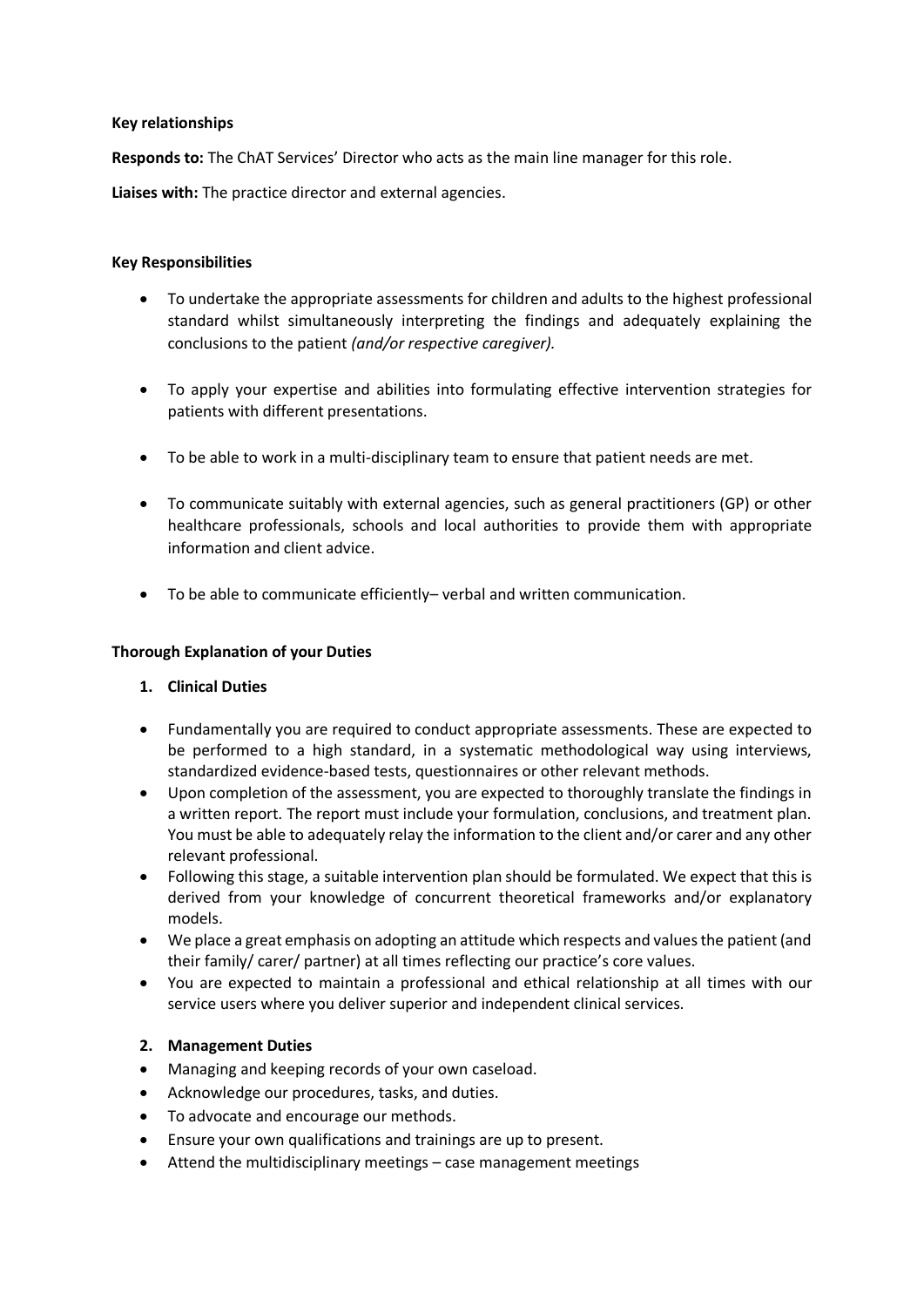## **3. Service Improvement**

- We are dedicated to constantly improving. Accordingly, we ask that you attend regular meetings where you can give any input on the development of high quality, patient centred care, evidence-based treatments, and informed interventions.
- To participate in project groups aimed at exploring and developing our procedures and policies.

## **4. Training and staff development**

- Attend our Continuing Professional Development (CPD) as this will aid in strengthening your individual skills whilst helping you to build and maintain new skills.
- Maintain professional and personal development through attending relevant training, supervisions, and external curricula.

### **5. IT skills**

- To access information through internet searches using scientific data basis.
- To have the ability to use windows programs: word/ power point/ excel efficiently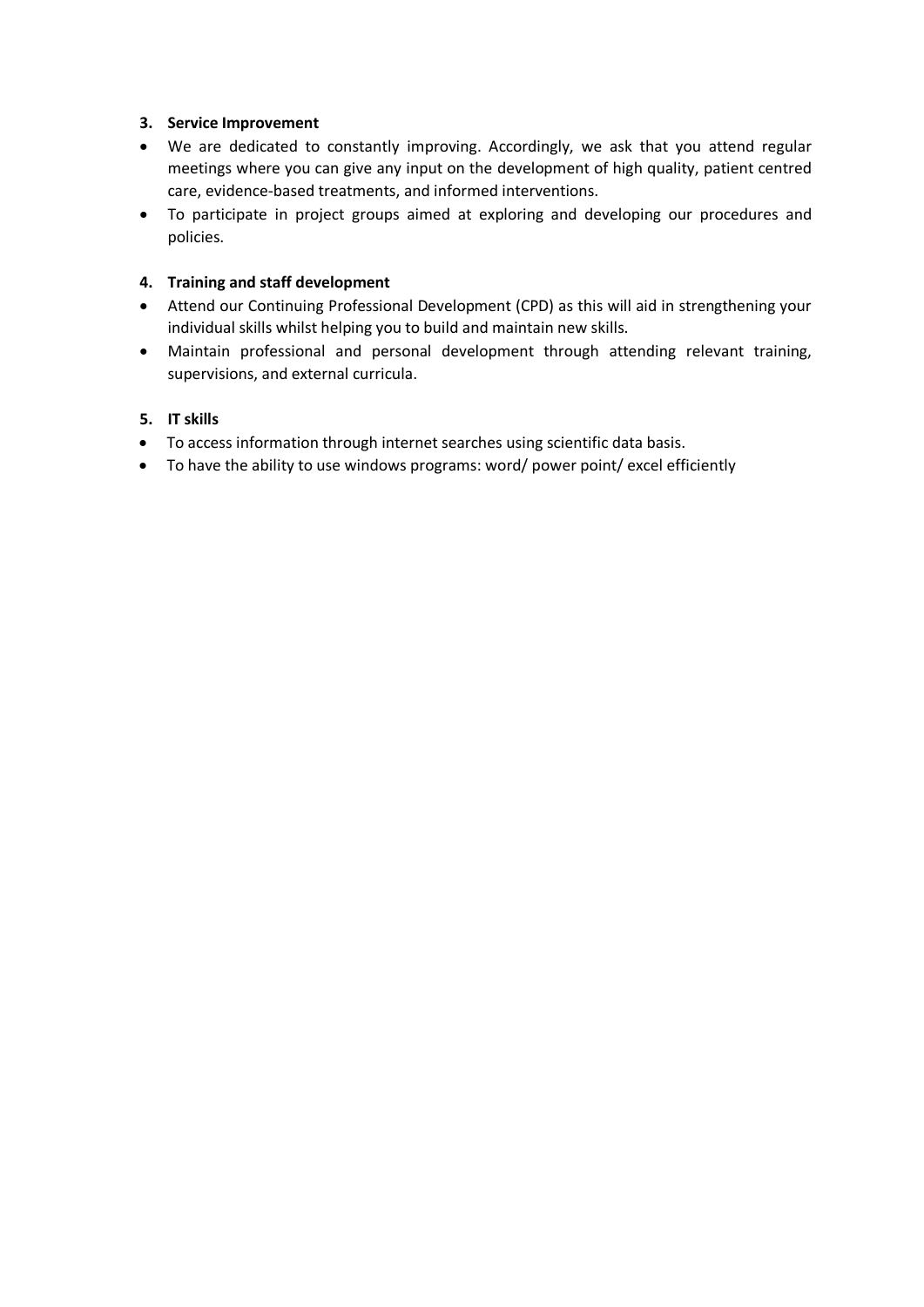### **PERSON SPECIFICATION**

|                               | <b>ESSENTIAL</b>                                                                                                                                                                                            | <b>DESIRABLE</b>                                                                                                                                                                                    | <b>METHOD OF TESTING</b>                                    |
|-------------------------------|-------------------------------------------------------------------------------------------------------------------------------------------------------------------------------------------------------------|-----------------------------------------------------------------------------------------------------------------------------------------------------------------------------------------------------|-------------------------------------------------------------|
| <b>TRAINING</b><br><b>AND</b> | Speech<br>Α<br>and                                                                                                                                                                                          |                                                                                                                                                                                                     | <b>CV</b><br>$\bullet$                                      |
| <b>QUALIFICATIONS</b>         | Language<br>therapist degree<br>which<br>is<br>recognised by the                                                                                                                                            | Attended<br>courses in risk<br>management<br>and                                                                                                                                                    | Application<br>form                                         |
|                               | Health and Care<br>Professionals<br>(HCPC) as well as<br>the Royal College<br>Speech<br>of<br>and<br>Language<br>Therapists<br>(RCSLT),                                                                     | safeguarding,<br>Further training<br>or qualifications<br>specialist<br>in a<br>area.                                                                                                               | References                                                  |
|                               | relevant<br>Have<br>CPD training,<br>Proof of ongoing<br>work within the<br>domain of SLT,<br><b>Trained</b><br>with<br>performing<br>assessments<br>for<br>both children and<br>adults.<br>ADOS-2 training |                                                                                                                                                                                                     |                                                             |
| <b>EXPERIENCE</b>             | Must<br>have<br>at<br>least one year of<br>postgraduate<br>experience<br>Experience<br>includes<br>generating<br>the<br>appropriate<br>formulations and<br>respective<br>intervention,<br>Additional        | Ability to assess<br>and<br>recognise<br>differential<br>diagnoses<br>in<br>communication,<br>conduct<br>To<br>relevant<br>swallowing<br>assessments,<br>Previous work in<br>a<br>multidisciplinary | <b>CV</b><br>Application<br>Form<br>References<br>Interview |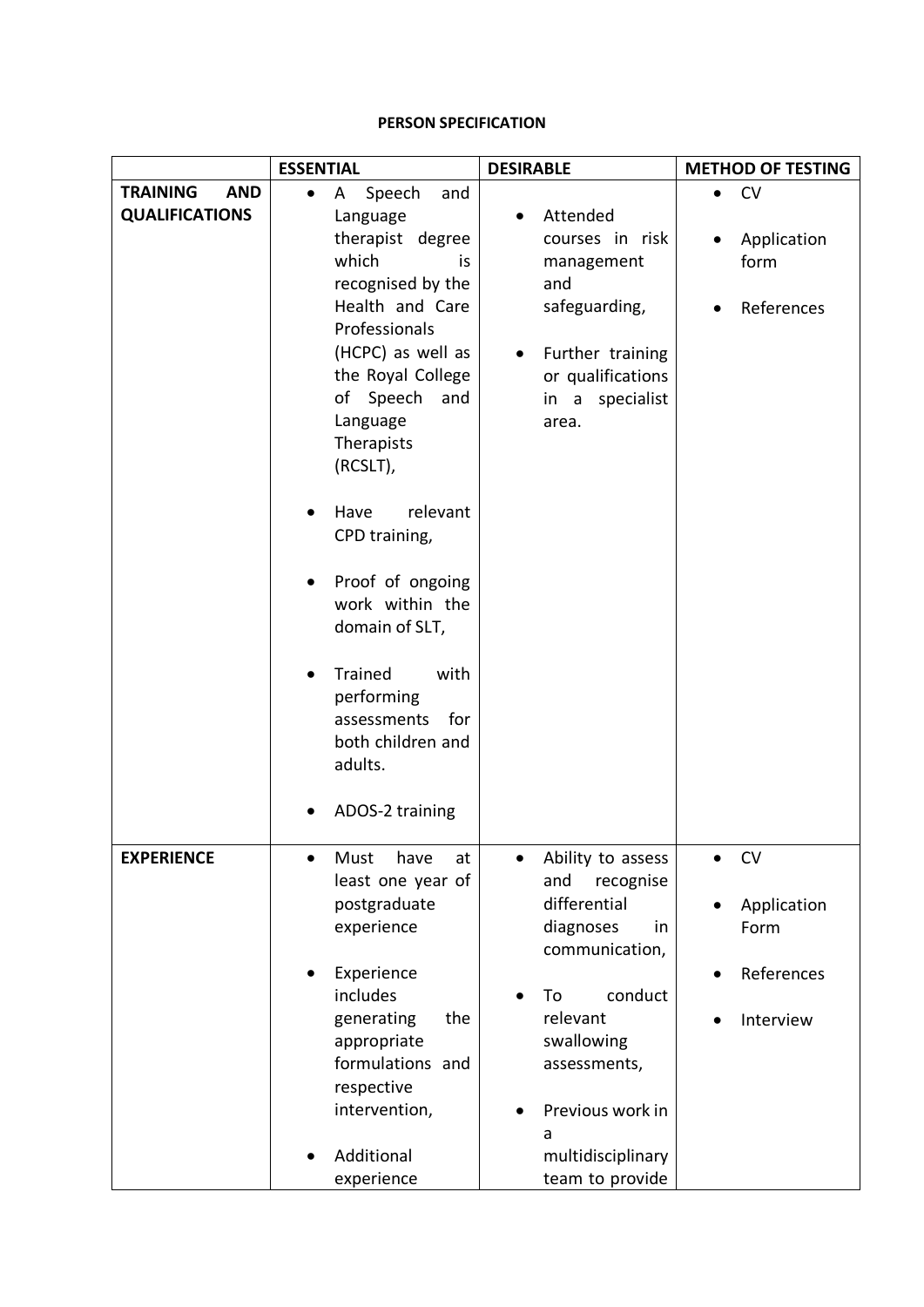|                                       | with<br>working<br>people who have<br>learning<br>disabilities<br>and<br>complex<br>presentations,<br>You are required<br>$\bullet$<br>have<br>to<br>experience<br>in<br><b>ASD</b><br>conducting<br>assessments,<br>ADOS-2,<br>and<br>assessments<br>identifying<br>specific learning<br>difficulties.                                                                                                                                          | optimal<br>interventions.                                                                                                                                                                                                                                                                                                                                                             |                                                                  |
|---------------------------------------|--------------------------------------------------------------------------------------------------------------------------------------------------------------------------------------------------------------------------------------------------------------------------------------------------------------------------------------------------------------------------------------------------------------------------------------------------|---------------------------------------------------------------------------------------------------------------------------------------------------------------------------------------------------------------------------------------------------------------------------------------------------------------------------------------------------------------------------------------|------------------------------------------------------------------|
| <b>KNOWLEDGE AND</b><br><b>SKILLS</b> | Ability<br>$\bullet$<br>to<br>communicate<br>fluently,<br>conducting<br>Speech<br>and<br>Language<br>assessments<br>in<br>English.<br>Have<br>adequate<br>skills<br>writing<br>in<br>English<br>to<br>generate<br>extensive written<br>reports.<br>Able<br>to<br>sufficiently<br>convey<br>consultations<br>to<br>both professional<br>and<br>non-<br>professional<br>groups, such as<br>relevant<br>caregivers,<br>provide<br>To<br>appropriate | Stay<br>present<br>$\bullet$<br>with<br>new<br>assessment<br>methods,<br>Knowledge<br>$\bullet$<br>regarding<br>the<br>UK children and<br>young people's<br>services<br>(including child<br>protection<br>services<br>and<br>family support<br>services),<br>Acknowledge<br>the<br>contemporary<br>problems<br>with<br>health<br>care<br>Standards<br>of<br>Professional<br>Practice. | <b>CV</b><br>$\bullet$<br>References<br>Application<br>Interview |